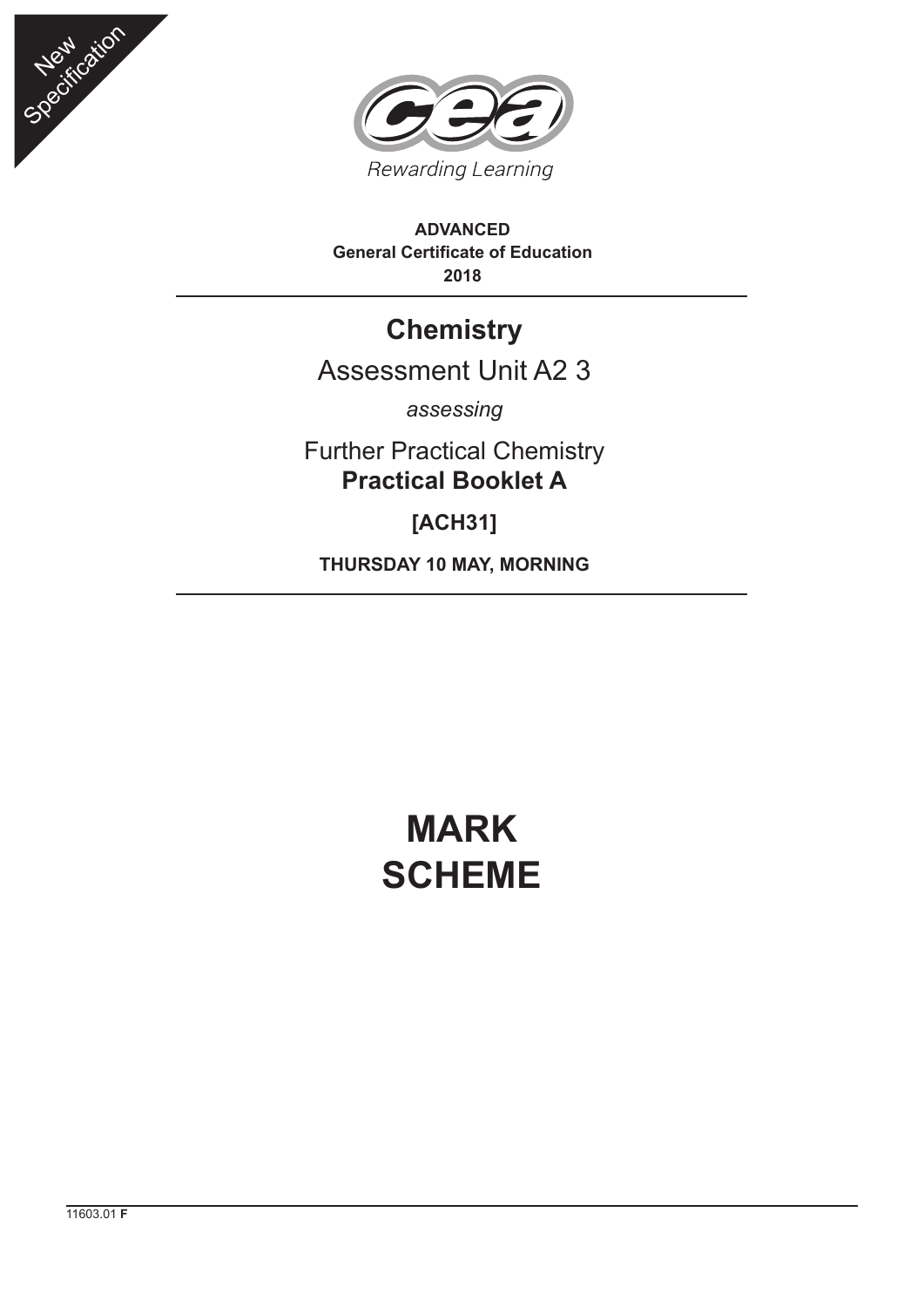- be boxed
- have headings
- have units included
- have appropriate numbers, i.e. temperature recorded to a whole number or 0.5, e.g. 18.5
- have temperature rise calculated correctly

|     | e.g.                                                                     | volume of<br>sulfuric acid<br>/cm <sup>3</sup>                                                                                                              | initial<br>temperature<br>$\int C$ | final<br>temperature<br>$\mathcal{C}$ | temperature<br>rise<br>$I^{\circ}$ C |       |  |
|-----|--------------------------------------------------------------------------|-------------------------------------------------------------------------------------------------------------------------------------------------------------|------------------------------------|---------------------------------------|--------------------------------------|-------|--|
|     |                                                                          | 5                                                                                                                                                           | 18                                 | 24                                    | 6                                    |       |  |
|     |                                                                          | 10                                                                                                                                                          | 18                                 | 28                                    | 10                                   |       |  |
|     |                                                                          | 15                                                                                                                                                          | 18                                 | 26                                    | 8                                    |       |  |
|     |                                                                          | 20                                                                                                                                                          | 18                                 | 25                                    | $\overline{7}$                       |       |  |
|     |                                                                          | 25                                                                                                                                                          | 18                                 | 24                                    | 6                                    |       |  |
|     |                                                                          | $(-1)$ for each mistake)<br>the last column is not obligatory temperature rise or<br>temperature change<br>(b) Add [1] the (two uncertainties) together [1] |                                    |                                       |                                      |       |  |
| (c) | X: volume of (sulfuric) acid/cm <sup>3</sup><br>Y: temperature change/°C |                                                                                                                                                             |                                    |                                       |                                      | $[1]$ |  |
|     | Points plotted correctly using the results table                         |                                                                                                                                                             |                                    |                                       |                                      |       |  |
|     | The line/curve of best fit correctly drawn                               | $[1]$                                                                                                                                                       |                                    |                                       |                                      |       |  |
|     |                                                                          | 0,0 point used                                                                                                                                              |                                    |                                       |                                      | $[1]$ |  |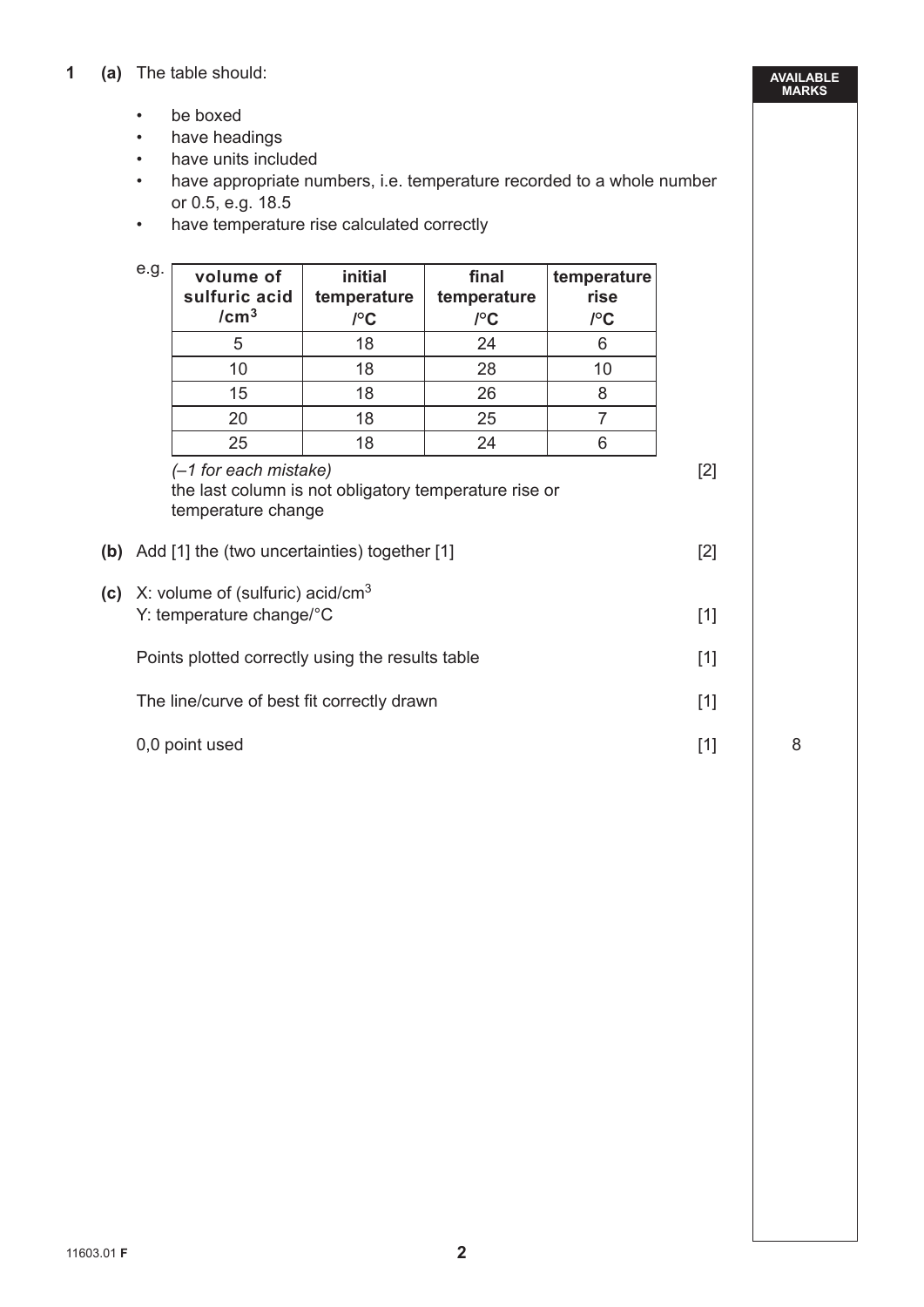